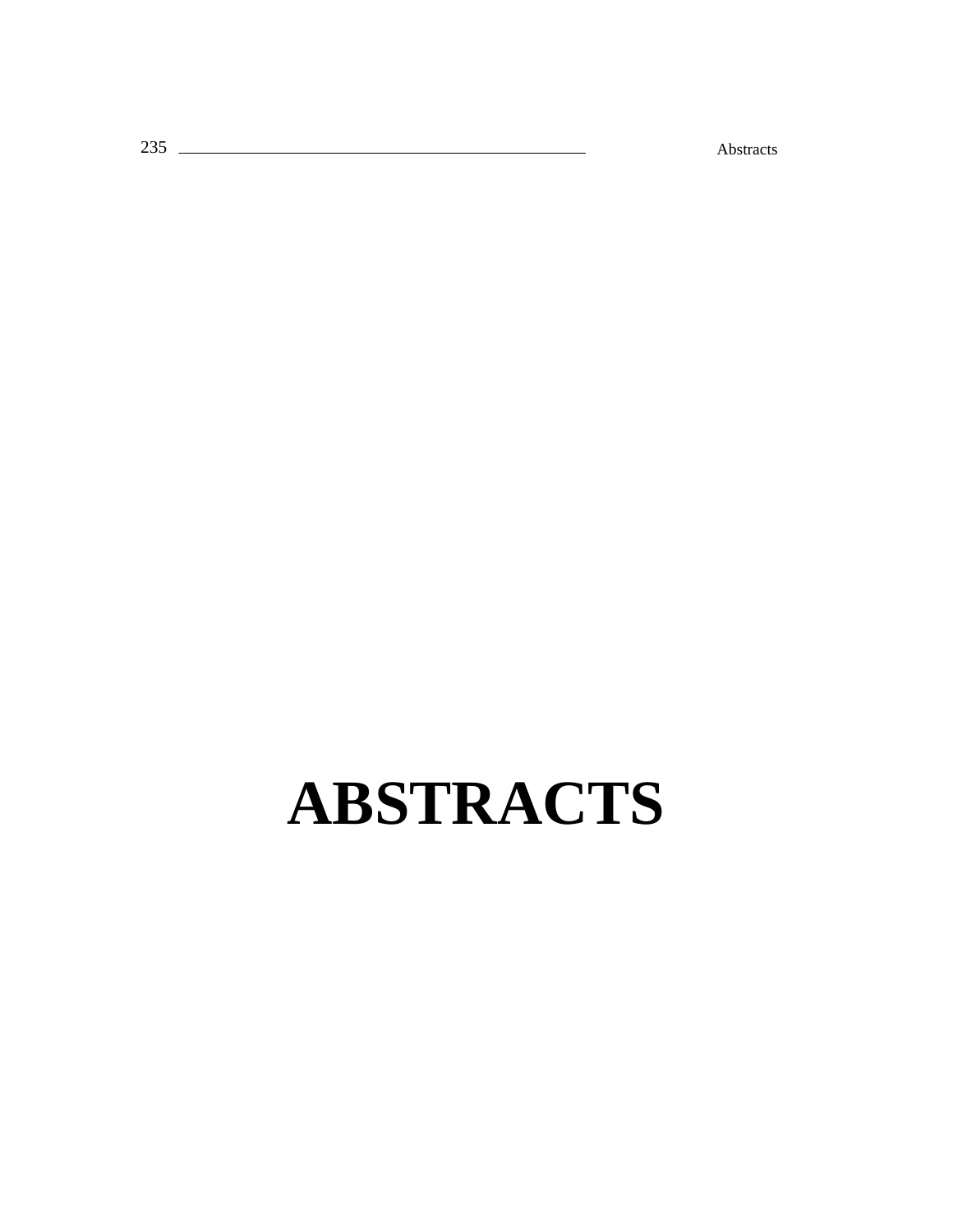## **Planning the Geo-economics and Geopolitics of Brder areas at the South-East Part of Iran and its Development Strategies, Case Study: Sistan and Baluchestan Province**

**Dr. Issa Ibrahimzadeh** 

**Dr. Mirnajaf Mousavi** 

Professor of Geography and Urban Planning University of Sistan and Baluchestan

Associate of Geography and Urban Planning University of Urmia

Iran's borders as the communications' bottleneck and by having extra geopolitical capacities of economic, security, access, international and regional communications has the functions for creating power in the country, in which the lack of development and existence of welfare gap between the border cities and the central ones , which has created a kind of border , has increased the necessity of territorial planning of these areas. In this regard, the aim of this study was to evaluate the factors effective on Geo-economics and geopolitical conditions in border areas of South-East of the country and their effects on Territorial development and Spatial Planning. The research method is descriptiveanalytical method and the sample size is 85 experts and professionals people and sampling method is random and systematic , the indices for examination of geopolitical and Geo-economic factors of the province were 22 indicators of economical, social, political and cultural ones. Based on the findings of path analysis model, geo-economic variables with the value of 0.764 have the highest effect in reducing the regional dichotomy and decreasing the center/periphery gap, but the ethnic -cultural geopolitics' variables with value - 0.538 has had negative and decreasing effect on the province planning, which their greatest effect is through the direct effects. Meanwhile, the increase of ethnic tensions due to the incitement of extra regional powers and under the effect of proximity with the border leading to insecurity in the region and these factors destroy all the existing opportunities in the area in the field of economical development , and in the main body of this study, some strategies have been presented for optima territorial planning and development in the region.

**Keywords:** Territorial Spatial Planning, Geopolitics, Geo-economics, Borders Area, Ethnicity, Sistan and Baluchestan.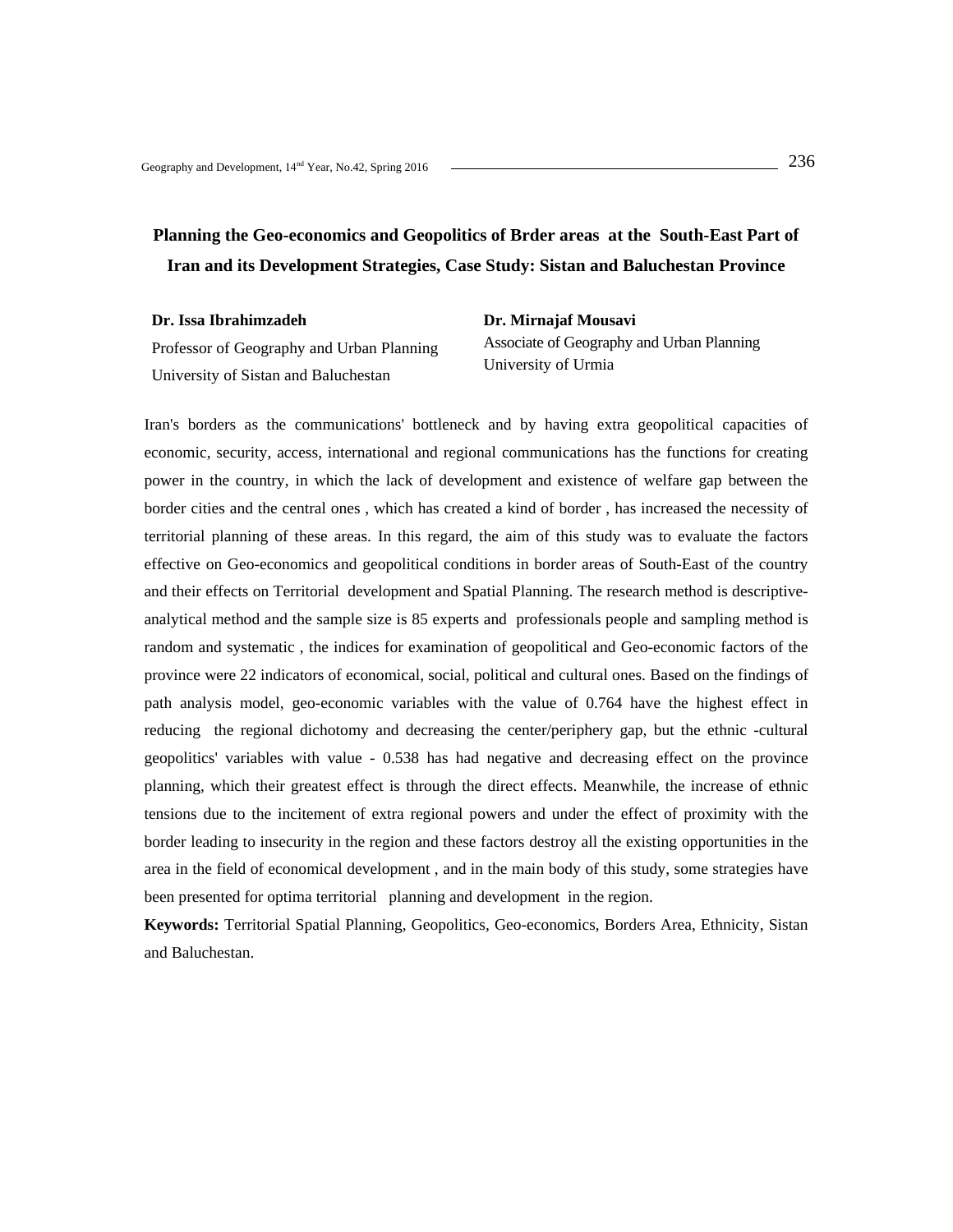## **Synoptic and Dynamic Analysis of Widespread Hot Days in Iran**

**Dr. Hossein Asakereh** 

Associate Professor of Climatology University of Zanjan

**Dr. Seyed Abolfazl Masoudian**  Professor of Climatology University of Isfahan

### **Hasan Shadman**

University of Zanjan

One of temperature status is high temperatures and occurrence of hot days. Surveying hot days and their atmospheric mechanism together with this event is an inevitable necessity regarding the importance of this temperature status. In the present paper, it is tried to recognize, classify and analyze the widespread hot days of Iran. For this purpose, two databases have been used in this study; Firstly, data base network of the state maximum temperature , these data are the outcome of interpolation of the beginning of 1961 up to the end of 2007. The second is atmospheric data including sea surface pressure( Hectopascal), zonal and meridian wind $(M/S)$  and geopotential height(m). to study these data, an area between 10 ° of West longitude up to 120 ° of East longitude and 0° up to 80 ° of north Latitude was considered.

During the statistical period ,1539 hot days have been identified. These days has been classified in to 4 categories by using cluster analysis. Analysis of atmospheric conditions together with these days showed that together with forming warm days , the regional low pressure and negative anomaly of pressure is possible in the country. So the wind direction from southern areas especially Saudi Arabia, Iraq and Africa in lower levels of the earth and even middle of the atmosphere , which is due to the height increase on Iran, has been observed. Surface and higher elevation heating has made the atmospheric sustainability, because the temperature difference of the two elevations and consequently the thermal vacation is decreased and stability of temperature status is expected.

**Keywords:** Hot day, Temperature Advection,Widespread, Iran.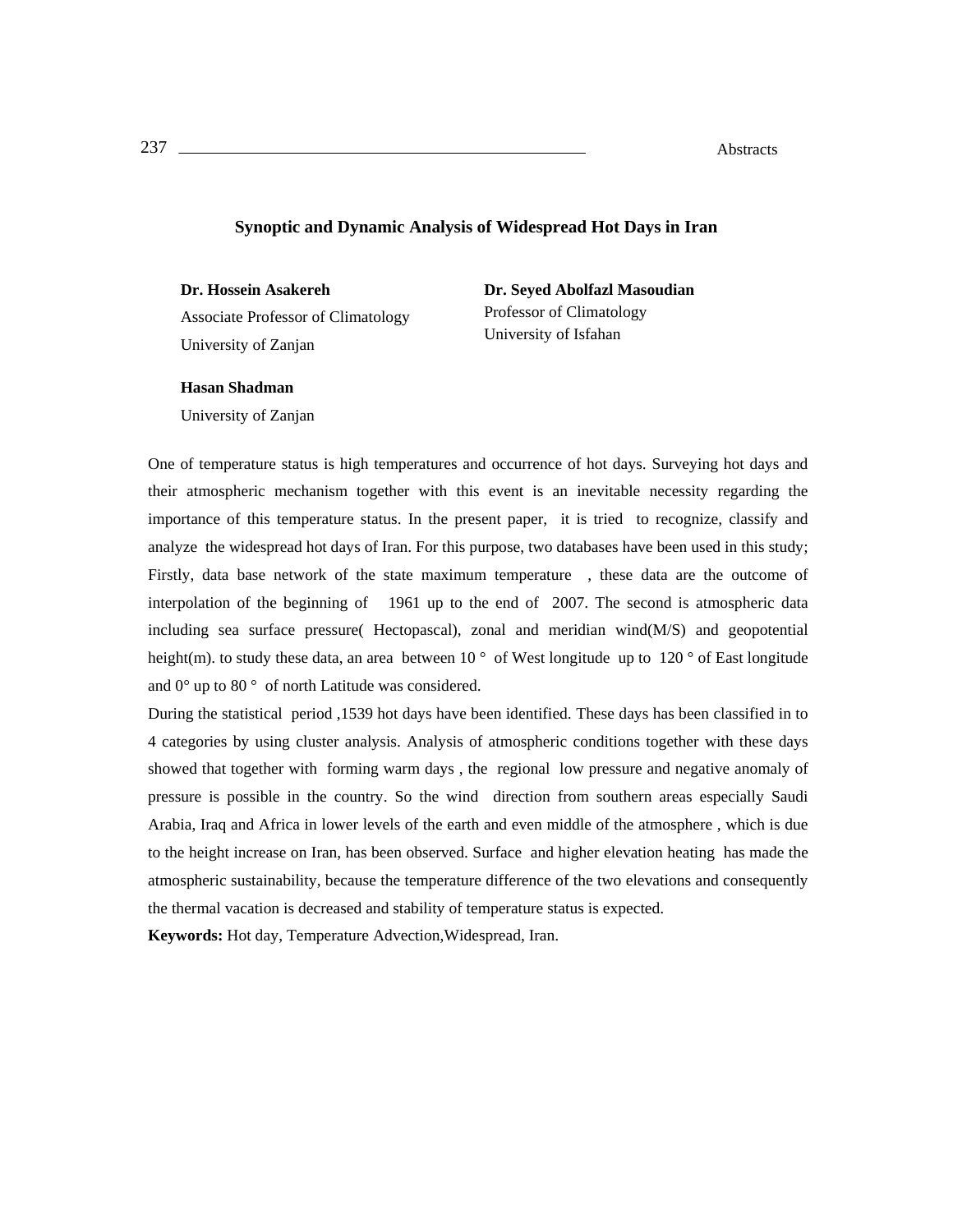## **Assessing the Approach of Iran's 5-Years Development Plans About Vulnerability Reduction Against Earthquake**

#### **Dr.Mahmoud Ghadiry**

Assistant Professor of Urban Planning Geography University of Payame Nour

Vulnerability reduction against earthquake needs clear and targeted Plans and It necessitates an integrated approach regarding the dimensions and causes of vulnerability. So, this research is aimed to assess Iran 5-years development plans and answering to these questions: 1) Do Iran 5-years development plans have integrated approach to earthquake vulnerability? 2) What changes have happened in the approach of Iran 5-years development plans to vulnerability? for answering these questions, theoretical framework has made and two hypothesis offered. For testing hypothesis, at the framework of descriptive- analytical research method, the operational definition of "quality of the approach of development plans to vulnerability" offered in 4 dimensions, 16 indexes and 64 indicators, based on the Likert scaleand by SAW AND AHP methods . Data was gathered with library method. Analysis the data were done with quantitative and descriptive method. Results for confirming the first hypothesis suggested that the degree of socio- economic dimension of vulnerability is low and unsuitable in all plans.Also the degree of the participatory- cultural aspects is low and unsuitable. But, in contrast the degree of management- commandership aspects and technical-physical dimensions has increased strongly after the second plan. Results indicates the dominance of management, technicalphysical approach and lack of an integrated approach. Also, the results for approving the second hypothesis showed that the expanding of attention to disaster management and vulnerability reduction has increased quantitatively from the first plan up to the fifth plan, mostly in indexes related with management and technical- physical dimensions.

**Keywords:** Earthquake, Iran, Development Plans, Vulnerability, Approach.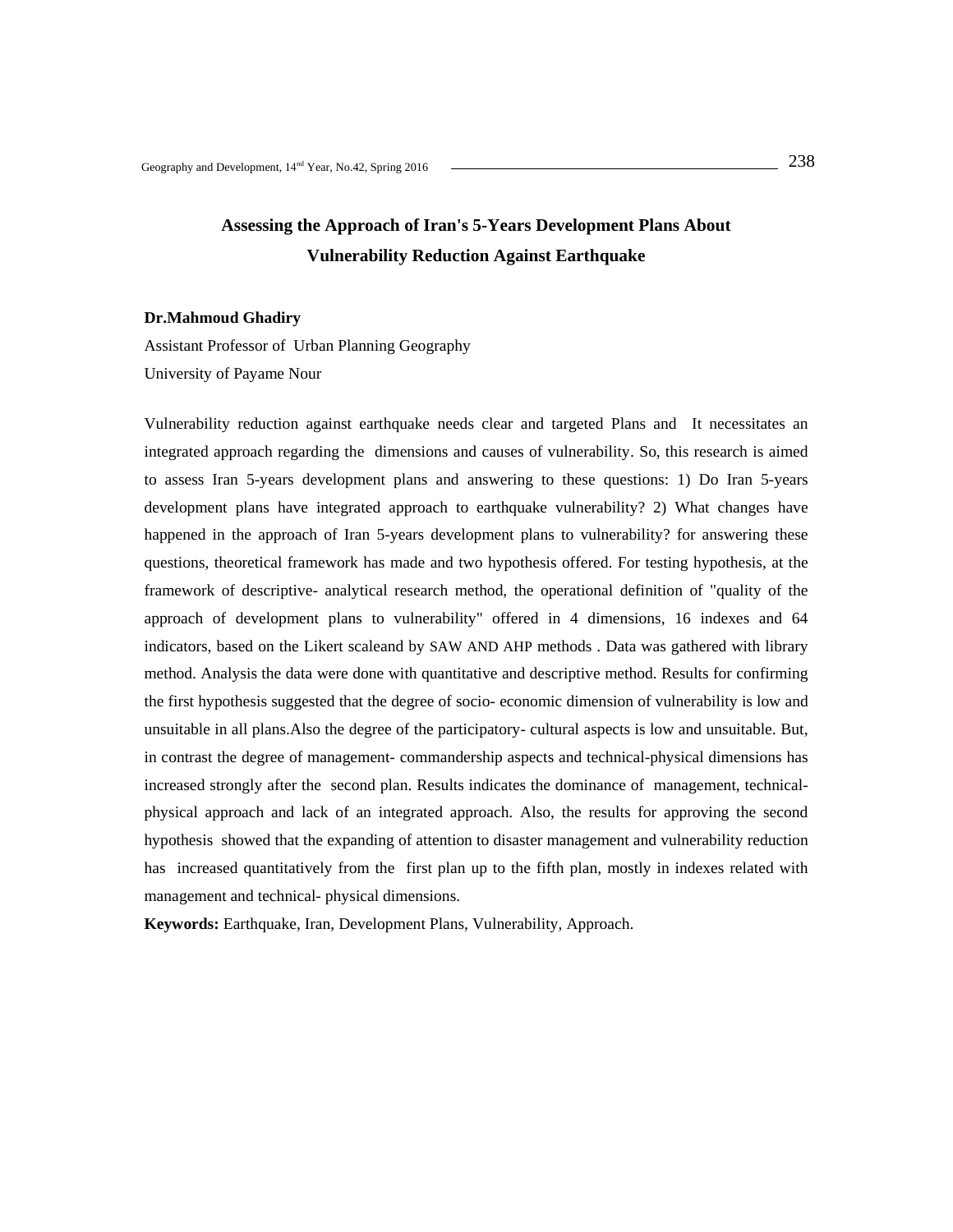# **An Analysis on the Position of Urban Good Governance and Strategic Planning Case study: Zahedan City**

| Associate Professor of Rural Planning Geography |  |
|-------------------------------------------------|--|
| University of guilan                            |  |

Assistant Professor of Geography University of Sistan and Baluchestan

**Dr. Aboozar Paidar** 

## **Hamed Arshad**

**Dr. Ali Hajinejad** 

M.Sc of Geography and Urban Planning University of Sistan and Baluchestan

The experience of centralized countries showed that one-side and subject view looking at the city will cause great problems. Removing such problems is possible through public supervision (responsiveness), collaborative action and promoting the efficiency level of urban functions. Good urban governing is suggested as the new approach of decision-making system and managing urban affairs and in fact is a process that is formed on one hand, according to interaction between organizations and official foundations of managing city and on the other hand private organizations and organizations of civil society.

The purpose of the recent research is to measure the situation of indices of good urban governing and showing the role of facilitator of citizens in access to this great goal. The methodology is descriptiveanalytical one and by using SWOT and questionnaire, the position of the strategic program of good urban governing is analyzed. To this end, based on Cochran formula, 385 questionnaire of citizens and 32 questionnaire of the professionals and experts of municipality and city council were completed. The result showed that according to citizens, the best situation among indices of good governing belongs to the indices of strategic insight and partnership and according to experts, the best status belongs to receptiveness and answerability indices.The results obtained from SWOT analysis showed that governing status in Zahedan city is on defensive status among four statuses of invasive, conservative, competitive and defensive, procedures are as the following : Attraction of participation and attention to the people's view in preparing the plans and information about the details of plans, concentration on strategic thought and gathering local managers on implementation of urban integrated management and the necessity of coordination between organizations, special attention to environmental issues in the planning, attention to justice issues, equal access of the districts to the facilities and decreasing the created gap between the districts in this regard.

**Keywords:** Good governance, Participation, Responsiveness, SWOT, Zahedan.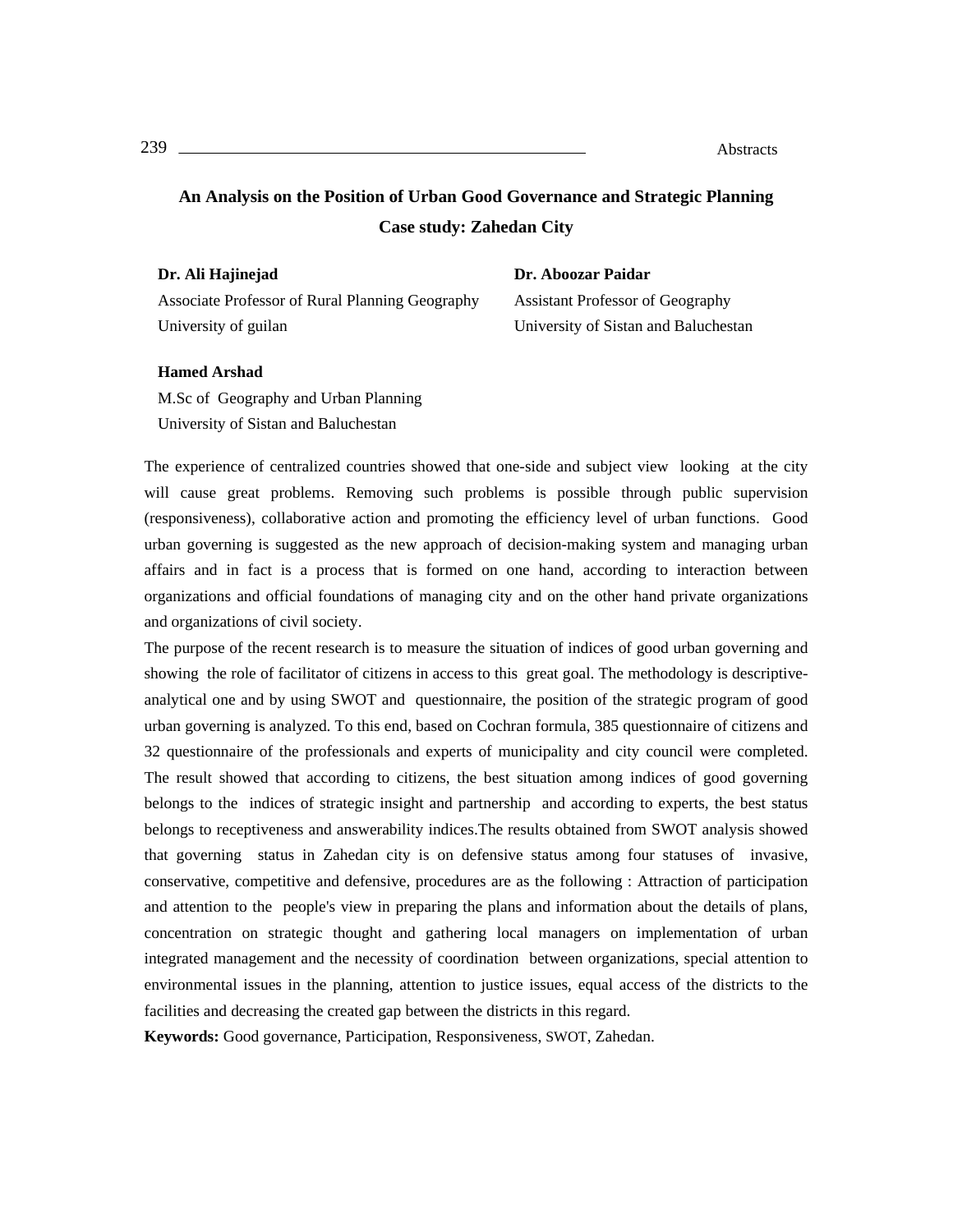# **Spatial Analysis of the Impact of Cash Subsidies on Changing Consumption Patterns in Rural Households, Central Villages of Nurabad Mamasani Township, Using Kernel Density Function and Analysis Hotspot**

**Dr. Sirus Ghanbari**  Assistant Professor of Urban Planning Geography University of Sistan and Baluchestan

**Dr.Mahmoud Khosravi**  Associate Professor of Climatology University of Sistan and Baluchestan

#### **Sohila Mohamadi**

M.Sc of Geography and Rural Planning University of Sistan and Baluchestan

Promoting social justice, optimal resource allocation, price fixing and improving income distribution are of the main objectives and Philosophy of existence of subsidies' payment in all countries of the world. Also in the fifth and sixth socio-economical development plan of Iran, the aim is that the government through targeting the obvious and hidden subsidies ,pays the obtained resources of this policy to the goal groups. The purpose of this study is to recognize the impact of targeting subsides plan on the life of villagers of the central villages of Nurabad mamasani township. The research method is descriptive –analytical one and the necessary data was gathered through analyzing and distribution of questionnaire among the goal groups, The under study statistical community consisted of 4,494 rural households in three villages of Nurabad township and the sample size was determined 353 households by using Cochran formula.According to the indices of the subject matter, 7 questions out of 15 questions were analyzed which were related to the impact of subsidies on changing consumption patterns in rural households .The results obtained from one-sample t-test indicate that by implementing the policy of targeted subsidies, a favorable trend has been created in the consumption pattern and such improvement is more obvious in poor and low income rural areas . Findings from field surveying and information obtained from the questionnaires and spatial analyzing by using Kernel density function and Hot spot analysis in GIS environment shows that improvement of consumption pattern and promoting the welfare of rural households in Jozar village is significant due to the productivity of its rural areas and less dependent on urban areas and the villages of Javid mahori and bakash Yek, due to their dependence and closing of rural households to Nurabad township and increase of costs, improvement of consumption patterns is not so meaningful and is evaluated as medium. Also it is determined that in the studied villages, the cash subsidies is useful and effective for those in need and poor rural communities, but for high-income groups is evaluated as average.

**Keywords:** Hotspots subsidies, spatial analysis, Kernel density function, Consumption patterns, Villages of Mamasani township.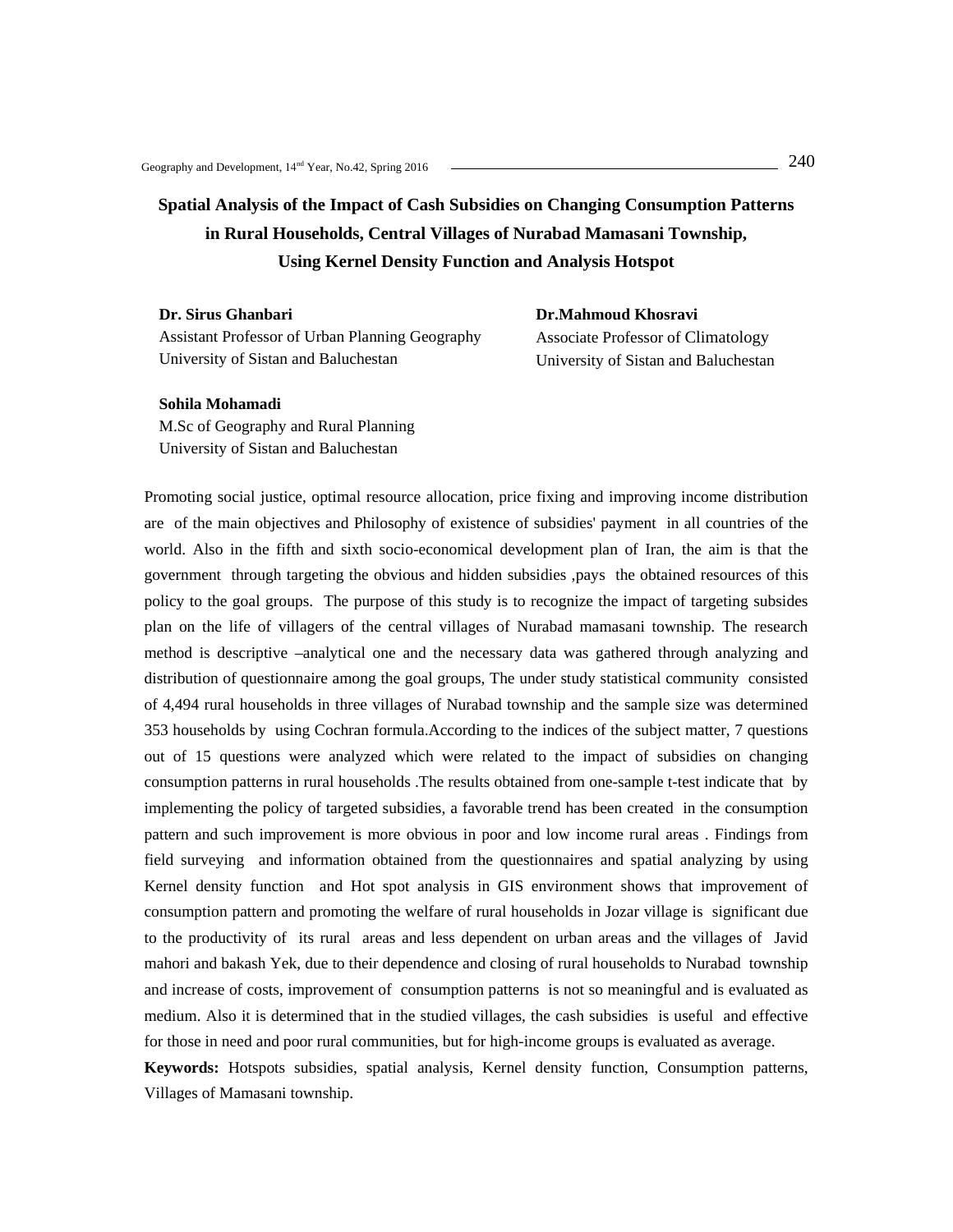## **Study the Impact of Drug Smuggling on Societal Security Case Study: Kerman Province**

**Dr. Hadi Veisi**  Associate Professor of Political Geography University of Payam Nour **Shahnaz Mohamadinejad**  M.Sc of Remote Sensing and GIS University of Tarbiyate Modarres

The most fundamental concept of social life is security and societal security is the most important aspect of security. One factor that has a negative impact on societal security is drug smuggling in the community. This study sought to examine the impact of drug smuggling on societal security in Kerman province, which performed by descriptive and spatial analysis methods. The required data collected by library method. They gathered from United Nations Office on Drugs and Crime (UNODC), Statistics Center of Iran and Kerman Province's Applied Research Office of police commander. Societal insecurity indicators such as the rate of armed robbery, robbery rape, kidnapping and murder with the amount of drugs seized and drug smuggling territory between 2007-2011 according to Kerman province is studied. It is used to analyze data from SPSS software for computing coefficient Of correlation of research variables and Arc GIS software for computing and spatial analysis by method of Inverse Distance Weighted (IDW) interpolation and without weighted linear Combination (WLC). The results show that the townships of eastern half of Kerman province that are the areas under the influence of drug smuggling to smuggle drugs into the province and the country are more untoward than townships of the western half of the state societal security. This means that areas of drug smuggling have more societal insecurity and security crimes than other areas. **Keywords:** Security, Societal Security, Societal Insecurity, Drug Trafficking.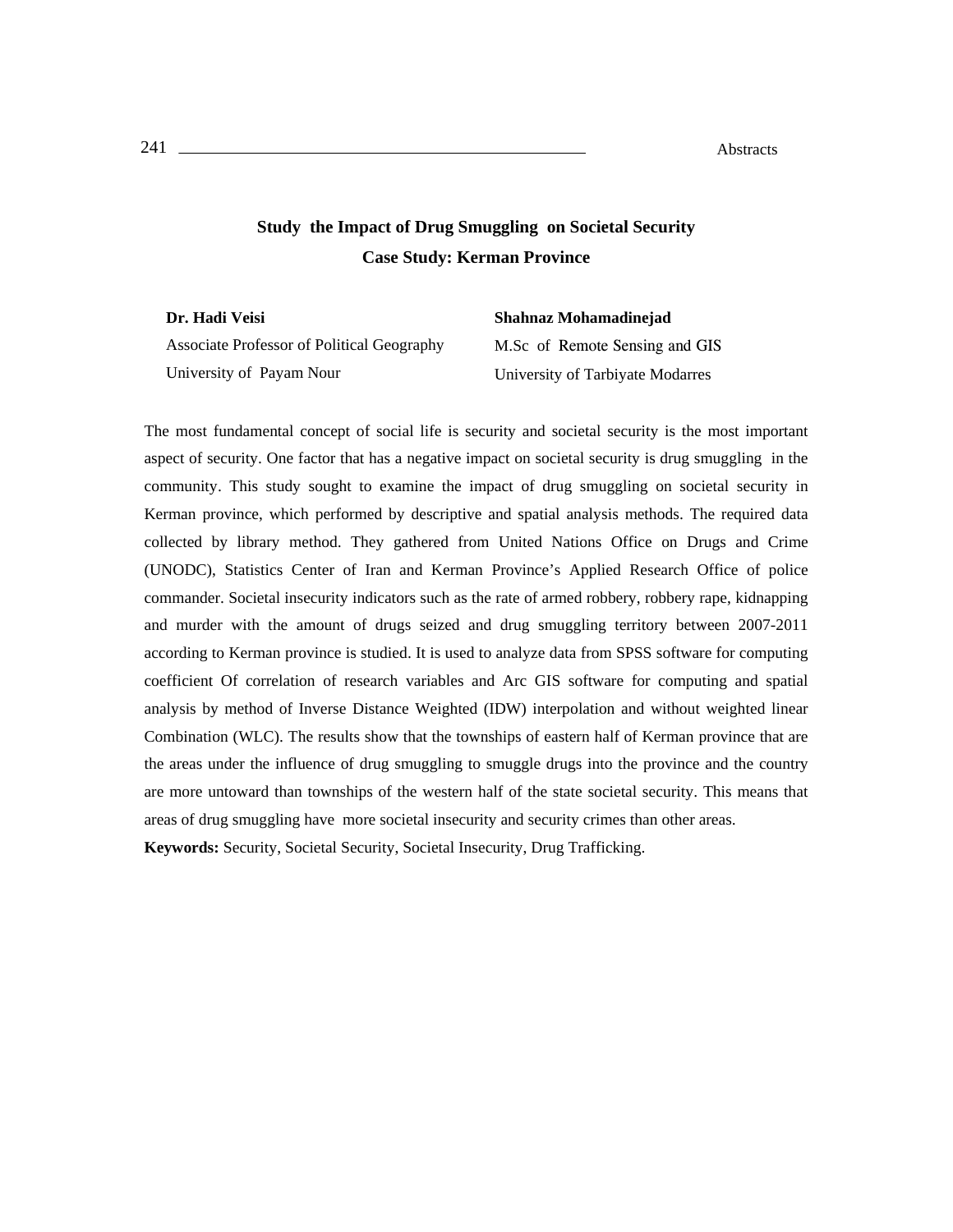# **Utility Analysis of Urban Public Spaces from the Perspective of Women Case Study: District No.4 of Isfahan**

| <b>Malihe Izadi</b>                      | Dr. Jamal Mohamadi                              |
|------------------------------------------|-------------------------------------------------|
| Ph.D Student of Urban Planning Geography | Associate Professor of Urban Planning Geography |
| University of Isfahan                    | University of Isfahan                           |
|                                          |                                                 |
| Zahra Taheri                             | <b>Hosniye Shirkhani</b>                        |
| Ph.D of Sociology of Economy & Extension | M.Sc of Urban Planning Geography                |
| University of Isfahan                    | University of Najafabad Azad                    |

Public spaces are among the important variables which affect on the citizens' satisfaction. The main objective of this study is the review and recognition of effective factors and indicators relevant with the favorability and satisfaction of public spaces by emphasis on the women's view. Based on the findings and results, it is a surveying study of district No. 4 of Isfahan city and by using indicator making technique, some indicators were extracted for measuring the satisfaction rate of citizens about the under study area for women. This study from nature and method point of view is based on descriptive-analytical approach and from the objective view is of applied –developmental one. The research method is a combination of library-field one and the data were gathered through questionnaires and the statistical society comprises of women over 15 years in the public spaces of district No. 4, Isfahan. Using factor analysis, 5 factors of the 27 indicators were extracted that all had a special value of over 1 and define a total of 68.50 percent of the variance.Regarding the obtained results, it can be said that environmental security components with correlation coefficient of 0.876, safety with coefficient0.819, environment cleanness with coefficient0.827, sense of belonging and dependency on place of coefficient 0.814 and the space beauty of coefficient 0.806 are the most important factors of satisfaction in public spaces of the city from the view point of women and were recognized as the most important factors ion citizens' satisfaction.

**Keywords**: Urban public spaces, Women, Satisfaction, Urban Planning, Region 4 of Isfahan.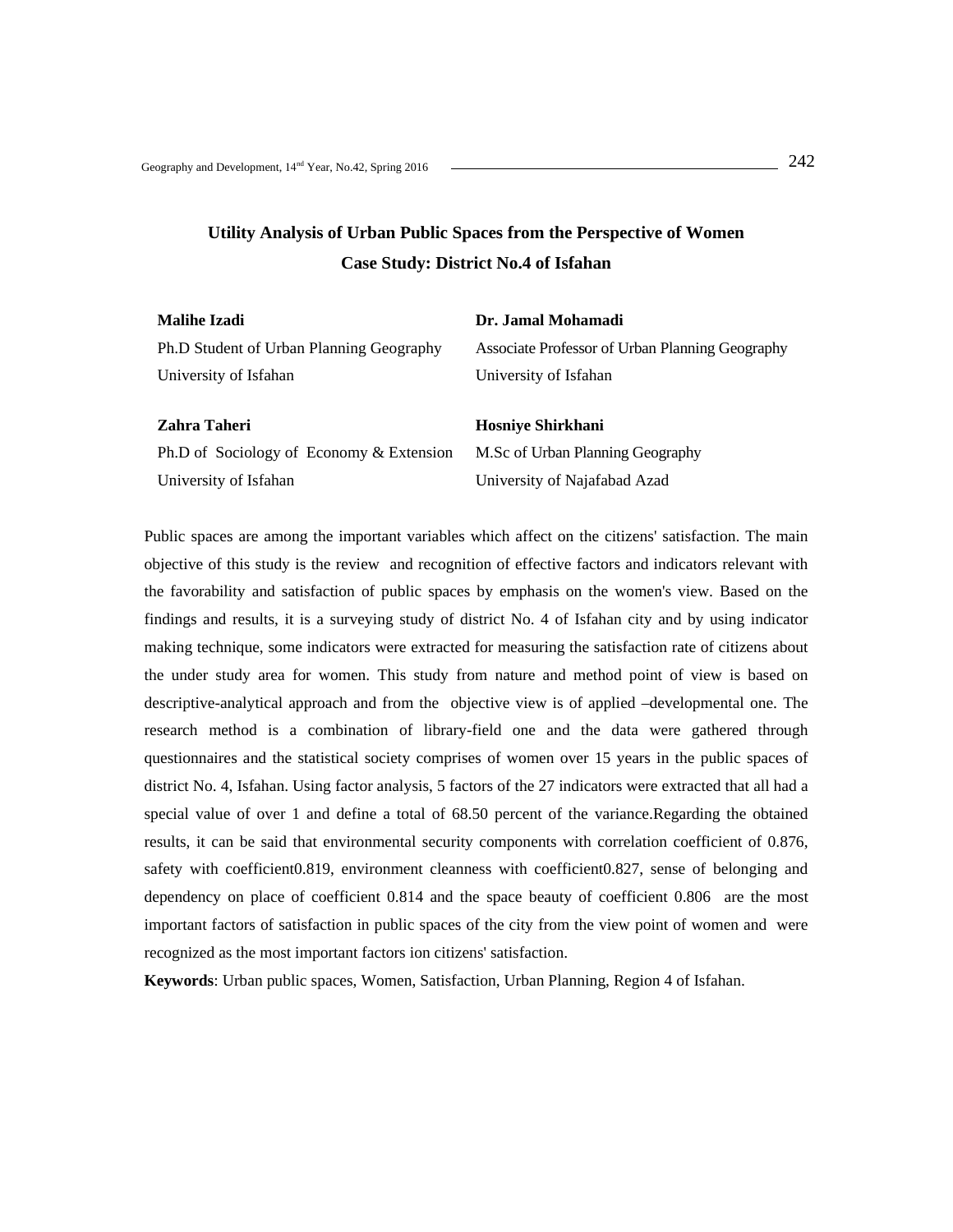# **Analysis of the Spatial-Location Distribution of Green Spaces and Optimal Location of City Parks Using ANP Model and Network Analysis (Case Study: Piranshahr)**

| Dr. Hamed Ghadermarzi                           | <b>Sheyda Kashefidust</b>                |
|-------------------------------------------------|------------------------------------------|
| Assistant Professor of Urban Planning Geography | M.Sc of Green Space Engineering          |
| University of Kordistan                         | University of Mohaghegh Ardebili         |
| Jamil Ghadermarzi                               | Diman Kashefidust                        |
| Ph.D Student of Urban Planning Geography        | Ph.D Student of Urban Planning Geography |
| University of Yazd                              | University of Sistan and Baluchestan     |

Green spaces and parks are one of recreational services and in particular as one of the important uses that deal with large urban populations which include significant levels of city area are facing problems such as shortage, Inappropriate distribution of the population needs and so on. Now the purpose of this study is to analyze the distribution of green spaces and parks in the city of Piranshahr and how to organize appropriately. The research method is Cross-sectional. To analyze and classify information ANP, AHP models and network analysis model is used and to perform this operation ARC/GIS, Super Decisions software are used. The result of the analysis indicates that green space in the city of Piranshahr in terms of compatibility with other users and also in terms of access, is inappropriate. Then with combination of different effective layers, the final map of the optimal areas for construction of urban parks were developed and recommended.

**Keywords:** Spatial-location distribution, Location, Green spaces, Network analysis, ANP, Piranshahr city.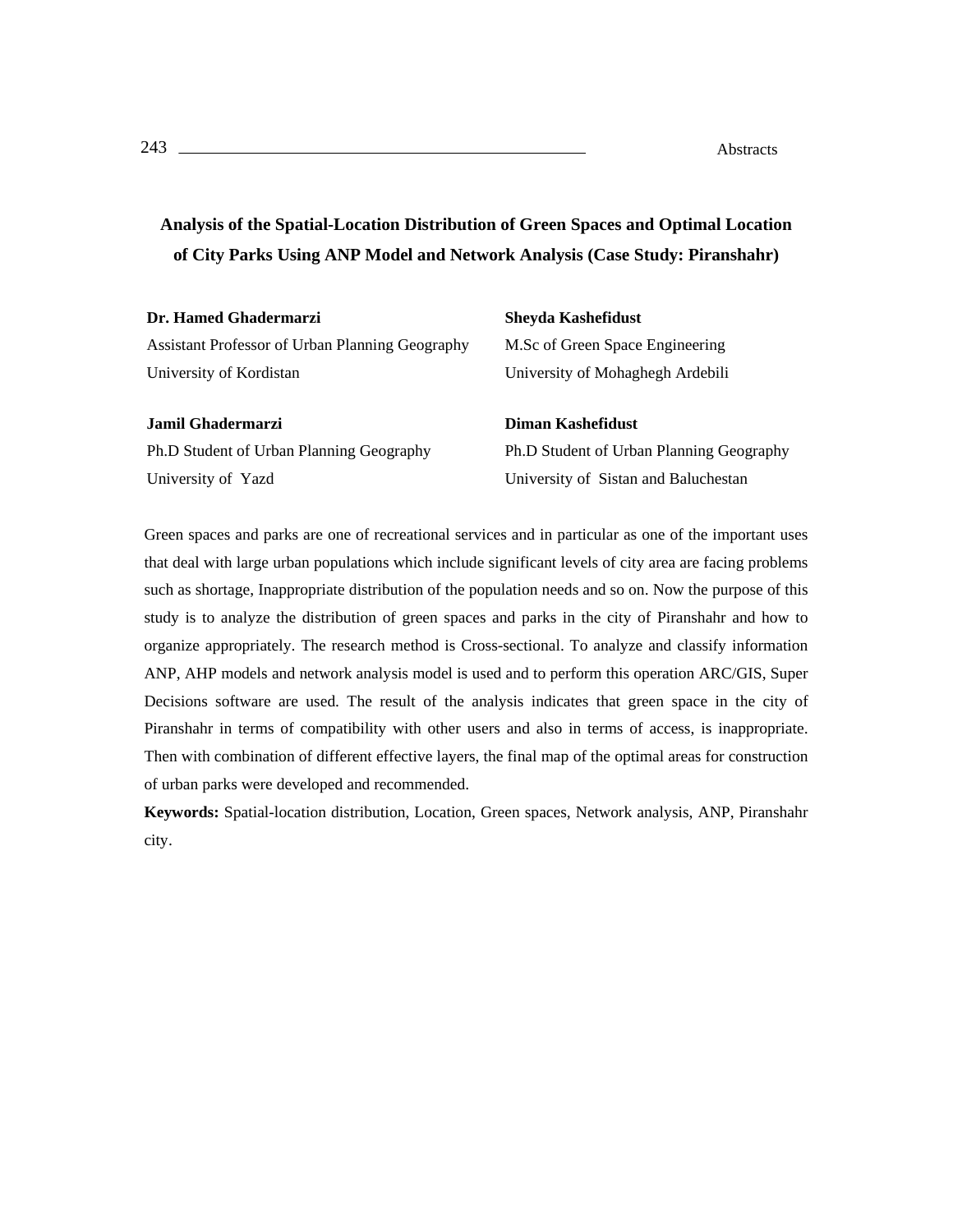# **Determine the Optimal Direction of Central Yard of Houses at Qajar Period in Shiraz Based on the Rate of Solar Energy Radiation**

| <b>Hamed Avali</b>                  | Dr. Khosrov Movahed                 |
|-------------------------------------|-------------------------------------|
| <b>Ph.D Student of Architecture</b> | Assistant Professor of Architecture |
| University of Islamic Azad, Shiraz  | University of Islamic Azad, Shiraz  |

Considering the importance of passive design of buildings to reduce energy consumption in new global approach, understanding how local architectural patterns work to decrease pressure on the natural environment caused by the new construction operations and attempt to revive such patterns in the Iranian architecture seems to be necessary. The purpose of this study is to evaluate the central courtyard of houses at Qajar era, Shiraz by relying on the rate of received solar radiation and shadow effect on radiation. In this regard, this study will answer these questions that What is the effect of registered Qajar era houses on the amount of solar radiation? And what is the effect of length, width and height on the rate of shadow and received radiation?This research method is a combination of the study case studies and field research and the data collection method is of field observations and library documents. In this study, some of the registered houses of Qajar era have been studied as a case and then were analyzed. Then the results were issued by analytical description, inference and their classification. The results show that the best angle of solar radiation receipt at the northern side of the central courtyard of Qajar era houses, is the angle of 25 degrees to the north.

**Keywords:** Orientation, solar radiation, Qajar era houses, The central courtyard, Shiraz.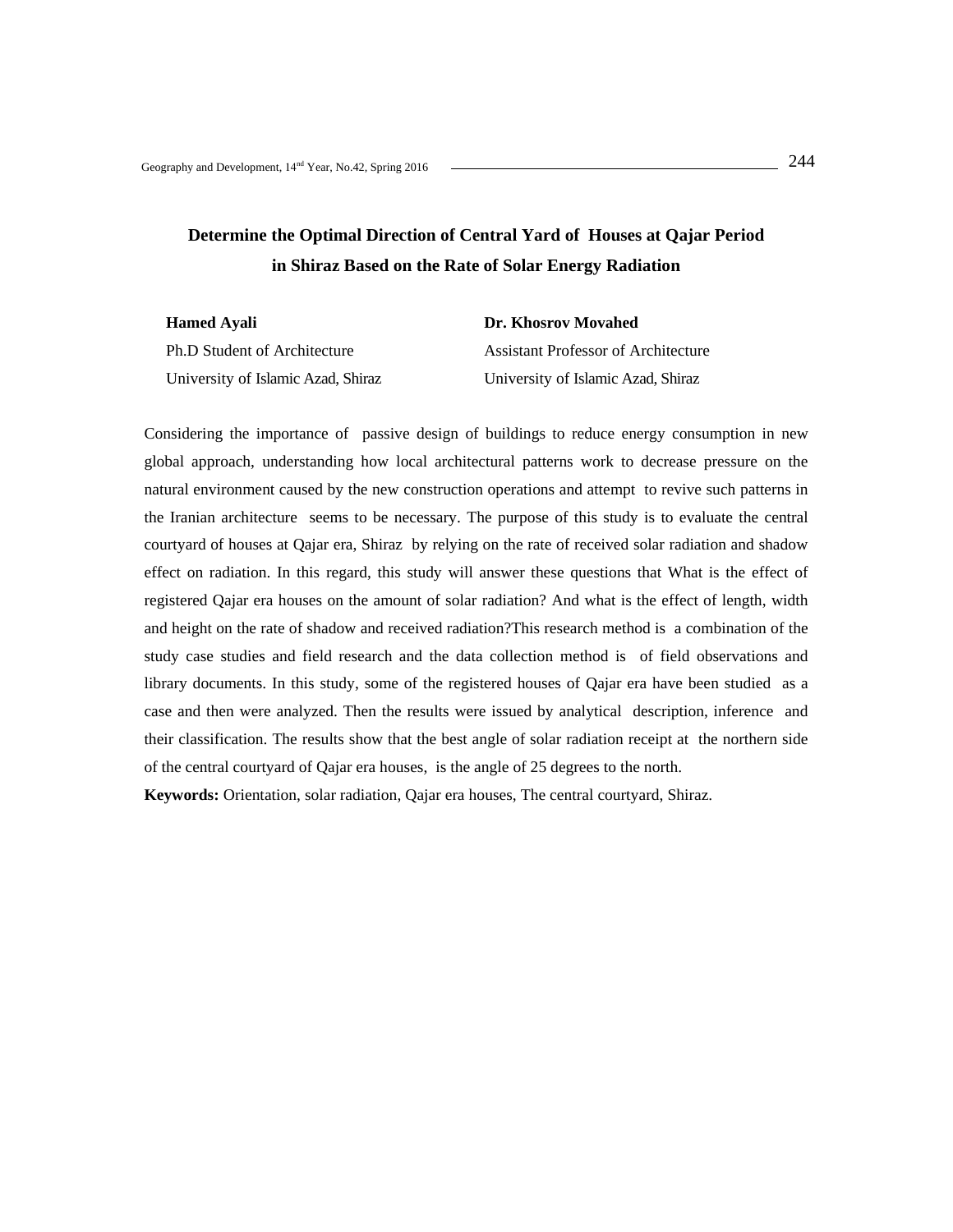## **Evaluating the Effects of Climatic Changes on Runoff of Nazloochaei River in Uremia Lake Catchment Area**

#### **Gholam Hossein Lakzaianpour**

M.Sc Student of Water Resources Engineering University of Zabol

**Dr. Omolbani Mohamadrezapour**  Assistant Professor of Water Resources Engineering University of Zabol

### **Mahsa Malmir**

M.Sc of Water Resources Engineering University of Zabol

The most reliable method for simulation of climatic changes in the future, based on the climatic changes is the use of General Circulation Models (GCMs) which are of large scales which needs to be downscaled. In this study, the daily temperature and precipitation data gathered in the Uremia synoptic station, located in the north west part of Iran, 1971- 2000, were used to be inserted in the fine-scale climate Input Software, DSM. Considering the two A2 and B2 scenarios for statistical period of2000- 2099, the temperature will increase by 0.45 and 0.35° C and rainfall will increase by10% and 9%, respectively in the future.

At the end of the study and under these scenarios, both the flow rate of the river and the conditions of the floods on the surface of the catchment were estimated for the future period. It was performed using the predicted precipitation and temperature data gathered from the local model and the runoff patterns of the Nazloochaei River within the base period as well as the artificial dynamic neural networks. These estimates suggested that the river runoff during the next period under the above dispersion scenarios increased by 48 and 49%.

**Keywords:** Temperature, Rainfall, Artificial dynamic neural network, Uremia, SDSM.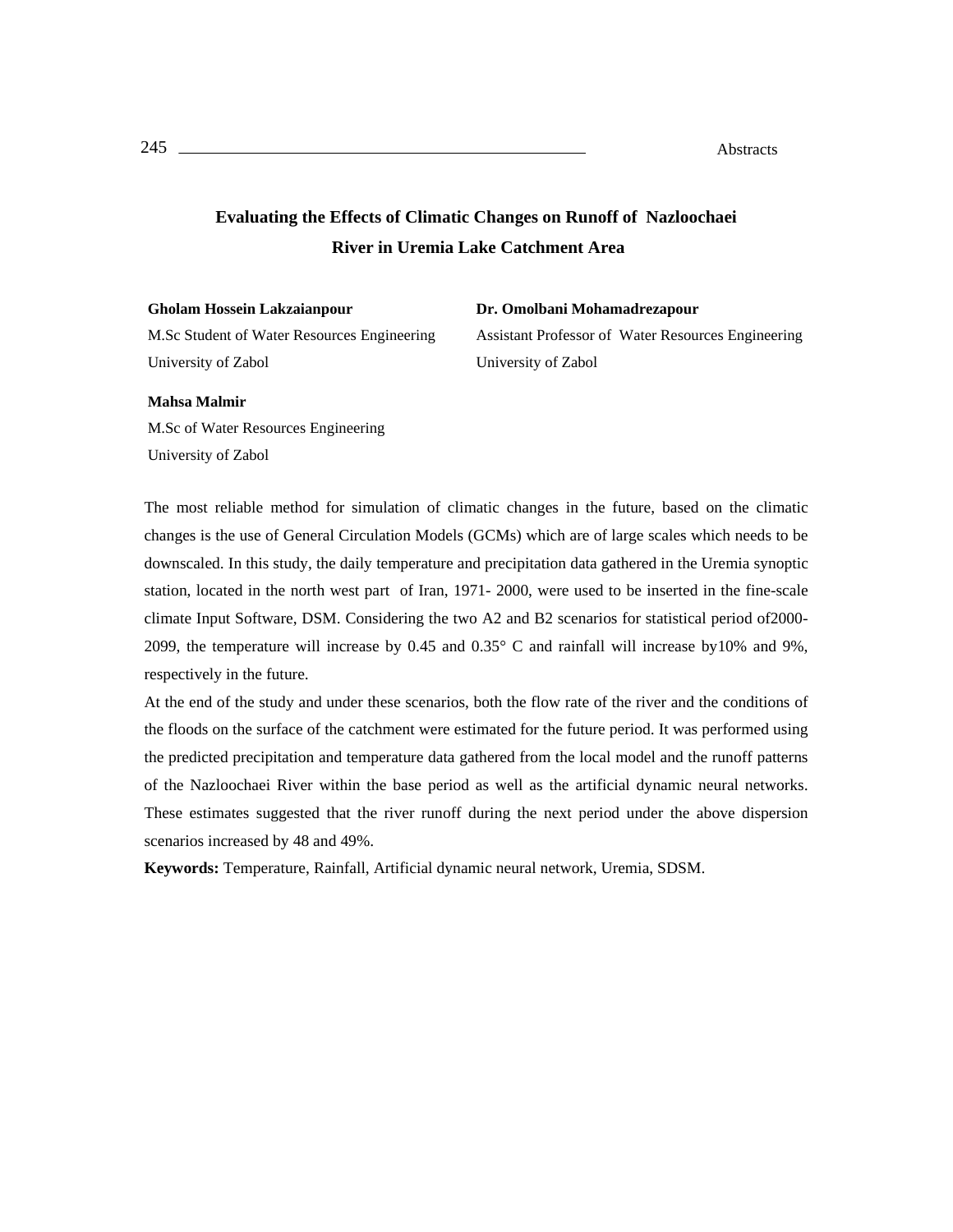## **Assessment of the Life Quality in New Agropolitans Case study: Banvareh in Kermanshah Province**

### **Dr. Alireza Darbanastaneh**

Assistant Professor of Rural Planning Geography University of Tehran

## **Manije Mahmoudi**

M.Sc Student of Rural Planning Geography University of Tehran

In most of developing countries, the tendency of programmers to spatial decentralization, reduction of regional inequalities and urban and rural duality in recent decades has led to adopt different strategies in this regard. One of the most important of such strategies is changing the central villages in to city and their physical development and promotion of their position in the hierarchy of the settlement network. In Iran and in many villages, rural people with the aim of accelerating the development of their settlements, persists on changing their villages to city. But this subject that such changes has caused the improvement of the citizens' life quality is an issue which in this article, is reviewed about Banvareh city in Kermanshah province. Method of this research is applied and surveying type. Statistical population of the research is all heads of households in Banvareh city. The sample size was calculated using Cochran's statistic and a total of 250 people were randomly selected and questionares were completed. Content validity of questionnaire, was evaluated according to the views of academics and experts. Reliability of the questionnaire in the four economic, social - cultural, physical environmental and ecological scales were reviewed and approved by using Cronbach's alpha. For data analysis, descriptive statistics and Chi-square and t-tests were used. The results show that quality life in the under study settlements in spatial-physical aspect is equal to 01.523, environmental 01.906 , economical 1.916 and social –cultural equal to 1.952 in Likert scale (zero to five) . Based on the findings of t test, the single variable of tests in all cases( except of social and cultural aspect) is at a high reliability level of 99% and the difference between the real amount and the assumed figure is negative, on the other words, changing Banvareh village to city has not improved the condition of the residents in the said aspects . Also based on the one way analysis of variance test results, improvement of the quality life in social-cultural aspect has been classified in the best condition and in other aspects were classified in the second group. In total, the results show that changing village into city has numerous benefits for the residents, especially in the economic dimension, has had some social and physical services, but a large number of negative consequences has imposed on the residents and On the other hand, due to the high expectations of residents, according to respondents, in general changing village to city has not caused the improvement of the life quality of the residents of the new agropolitans .

 **Keywords:** Quality of life, Agropolitans, Banvareh city, Economic development, Environmental dimension.